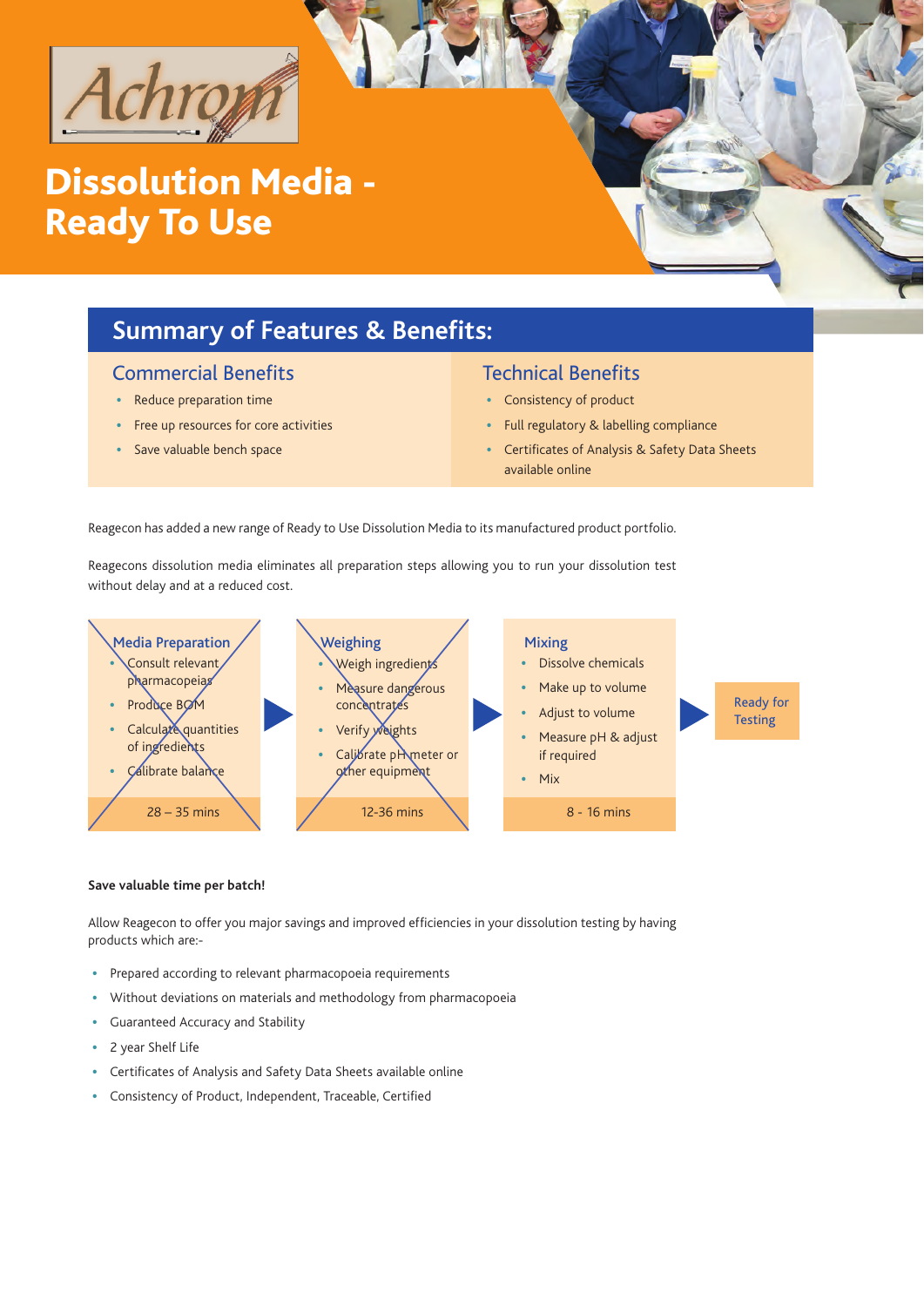# **Dissolution Media - Ready to Use**

| <b>Product No.</b> | <b>Description</b>                         | <b>Compliant</b><br>Pharmacopoeia | <b>Pack Size</b>    |
|--------------------|--------------------------------------------|-----------------------------------|---------------------|
| DB10-121           | Hydrochloric Acid 0.01N                    | USP & Ph. Eur.                    | $12 \times 11$      |
| DB10-25L           | Hydrochloric Acid 0.01N                    | USP & Ph. Eur.                    | 25L                 |
| DB11-121           | Hydrochloric Acid 0.1N                     | USP & Ph. Eur.                    | 12 x 1L             |
| DB11-10            | Hydrochloric Acid 0.1N                     | USP & Ph. Eur.                    | 10L<br>(Bag in Box) |
| <b>DB11-10L</b>    | Hydrochloric Acid 0.1N                     | USP & Ph. Eur.                    | 10L                 |
| DB11-20            | Hydrochloric Acid 0.1N                     | USP & Ph. Eur.                    | 20 L                |
| DB11-25L           | Hydrochloric Acid 0.1N                     | USP & Ph. Eur.                    | 25L                 |
| DB06-121           | Acetate Buffer pH 4.5                      | USP & Ph. Eur.                    | $12 \times 11$      |
| DB06-10            | Acetate Buffer pH 4.5                      | USP & Ph. Eur.                    | 10L                 |
| DB06-20            | Acetate Buffer pH 4.5                      | USP & Ph. Eur.                    | 20 L                |
| DB01-121           | Potassium Phosphate pH 5.8                 | USP & Ph. Eur.                    | 12 x 1L             |
| DB02-121           | Potassium Phosphate pH 6.0                 | USP & Ph. Eur.                    | $12 \times 11$      |
| DB03-121           | Potassium Phosphate pH 6.8, R              | USP & Ph. Eur.                    | 12 x 1L             |
| DB03-10            | Potassium Phosphate pH 6.8, R              | USP & Ph. Eur.                    | 10L                 |
| DB09-121           | Sodium Phosphate pH 6.8                    | <b>USP</b>                        | 12 x 1L             |
| DB04-121           | Potassium Phosphate pH 7.2                 | USP & Ph. Eur.                    | $12 \times 11$      |
| <b>DB04-10L</b>    | Potassium Phosphate pH 7.2                 | USP & Ph. Eur.                    | 10 <sub>L</sub>     |
| DB08-121           | Potassium Phosphate pH 7.4                 | USP & Ph. Eur.                    | $12 \times 11$      |
| DB08-10L           | Potassium Phosphate pH 7.4                 | USP & Ph. Eur.                    | 10L                 |
| DB08-25L           | Potassium Phosphate pH 7.4                 | USP & Ph. Eur.                    | 25L                 |
| DB05-121           | Potassium Phosphate pH 7.5                 | USP & Ph. Eur.                    | 12 x 1L             |
| <b>DB05-10L</b>    | Potassium Phosphate pH 7.5                 | USP & Ph. Eur.                    | 10L                 |
| DB07-121           | Sodium Lauryl Sulphate 0.50%               | <b>USP</b>                        | 12 x 1L             |
| DB07-121-25L       | Sodium Lauryl Sulphate 0.50%               | <b>USP</b>                        | 25L                 |
| DB12-121           | Simulated Gastric Fluid, without enzyme    | USP & Ph. Eur.                    | $12 \times 11$      |
| DB12-07            | Simulated Gastric Fluid, without enzyme    | USP & Ph. Eur.                    | 7 L                 |
| DB12-10            | Simulated Gastric Fluid, without enzyme    | USP & Ph. Eur.                    | 10L                 |
| DB13-121           | Simulated Intestinal Fluid, without enzyme | USP & Ph. Eur.                    | 12 x 1L             |
| DB14-121           | Potassium Phosphate pH 6.80                | JP                                | $12 \times 11$      |
| DB14-10L           | Potassium Phosphate pH 6.80                | P                                 | 10L                 |
| DB18-121           | 1st Dissolution Fluid                      | JP                                | 12 x 1L             |
| DB18-10            | 1st Dissolution Fluid                      | JP                                | 10L                 |
| DB15-121           | 2nd Dissolution Fluid                      | JP                                | $12 \times 11$      |
| DB15-10L           | 2nd Dissolution Fluid                      | JP                                | 10L                 |
| DB16-121           | Acetate Buffer pH 5.5                      | Ph. Eur.                          | 12 x 1L             |
| DB17-121           | Acetate Buffer pH 5.8                      | Ph. Eur.                          | 12 x 1L             |
| DB19-10            | HCl/NaCl, pH 1.2                           | Ph. Eur.                          | 10L                 |
| DB20-10            | Phosphate Buffer pH 4.5                    | Ph. Eur.                          | 10L                 |
| DB21-10            | Citrate Buffer 0.05M                       | USP & Ph. Eur.                    | 10L                 |